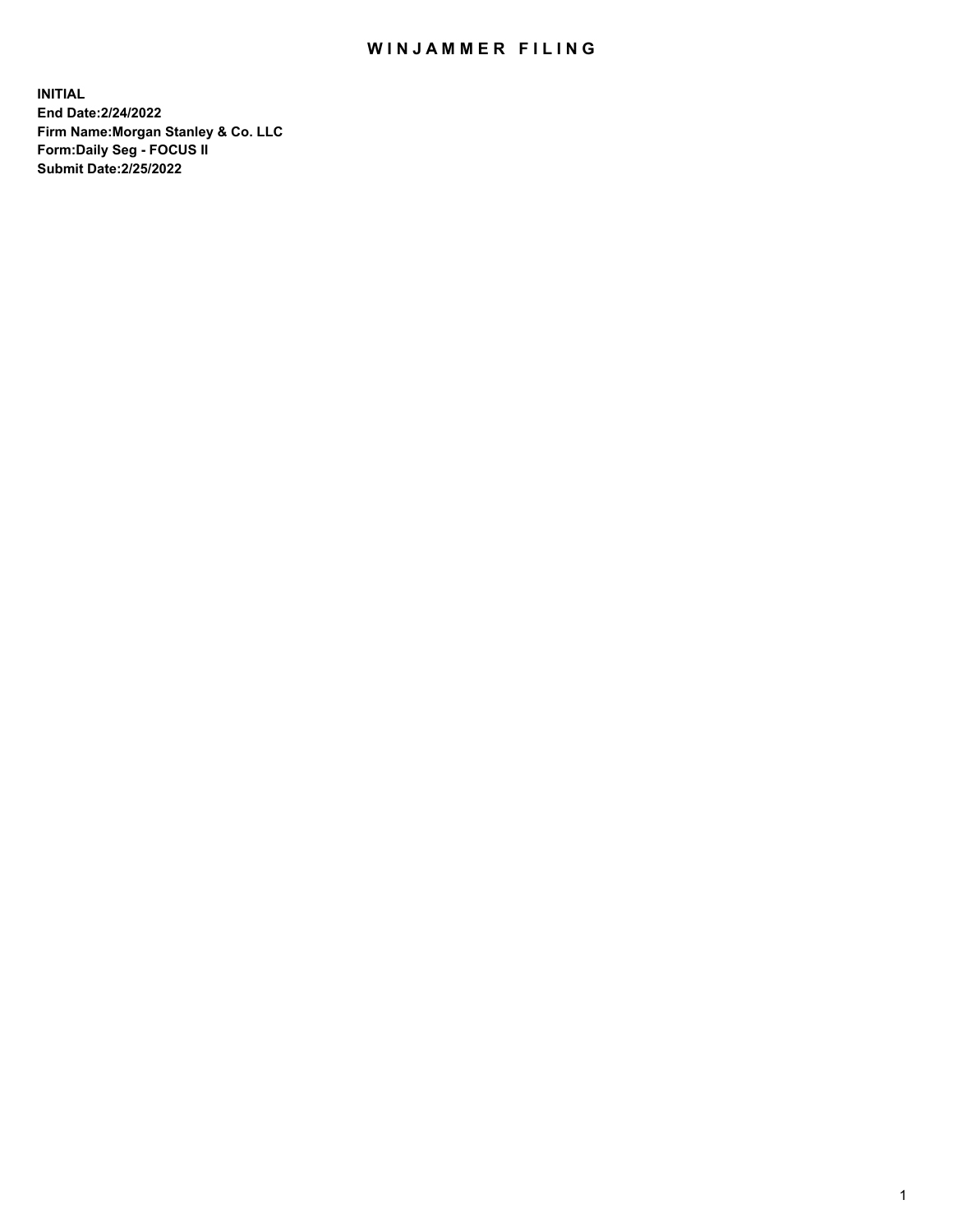**INITIAL End Date:2/24/2022 Firm Name:Morgan Stanley & Co. LLC Form:Daily Seg - FOCUS II Submit Date:2/25/2022 Daily Segregation - Cover Page**

| Name of Company                                                                                                                                                                                                                                                                                                                | Morgan Stanley & Co. LLC                               |
|--------------------------------------------------------------------------------------------------------------------------------------------------------------------------------------------------------------------------------------------------------------------------------------------------------------------------------|--------------------------------------------------------|
| <b>Contact Name</b>                                                                                                                                                                                                                                                                                                            | <b>Ikram Shah</b>                                      |
| <b>Contact Phone Number</b>                                                                                                                                                                                                                                                                                                    | 212-276-0963                                           |
| <b>Contact Email Address</b>                                                                                                                                                                                                                                                                                                   | Ikram.shah@morganstanley.com                           |
| FCM's Customer Segregated Funds Residual Interest Target (choose one):<br>a. Minimum dollar amount: ; or<br>b. Minimum percentage of customer segregated funds required:% ; or<br>c. Dollar amount range between: and; or<br>d. Percentage range of customer segregated funds required between:% and%.                         | 235,000,000<br><u>0</u><br>0 <sup>0</sup><br><u>00</u> |
| FCM's Customer Secured Amount Funds Residual Interest Target (choose one):<br>a. Minimum dollar amount: ; or<br>b. Minimum percentage of customer secured funds required:% ; or<br>c. Dollar amount range between: and; or<br>d. Percentage range of customer secured funds required between:% and%.                           | 140,000,000<br><u>0</u><br><u>00</u><br>00             |
| FCM's Cleared Swaps Customer Collateral Residual Interest Target (choose one):<br>a. Minimum dollar amount: ; or<br>b. Minimum percentage of cleared swaps customer collateral required:% ; or<br>c. Dollar amount range between: and; or<br>d. Percentage range of cleared swaps customer collateral required between:% and%. | 92,000,000<br><u>0</u><br><u>00</u><br>00              |

Attach supporting documents CH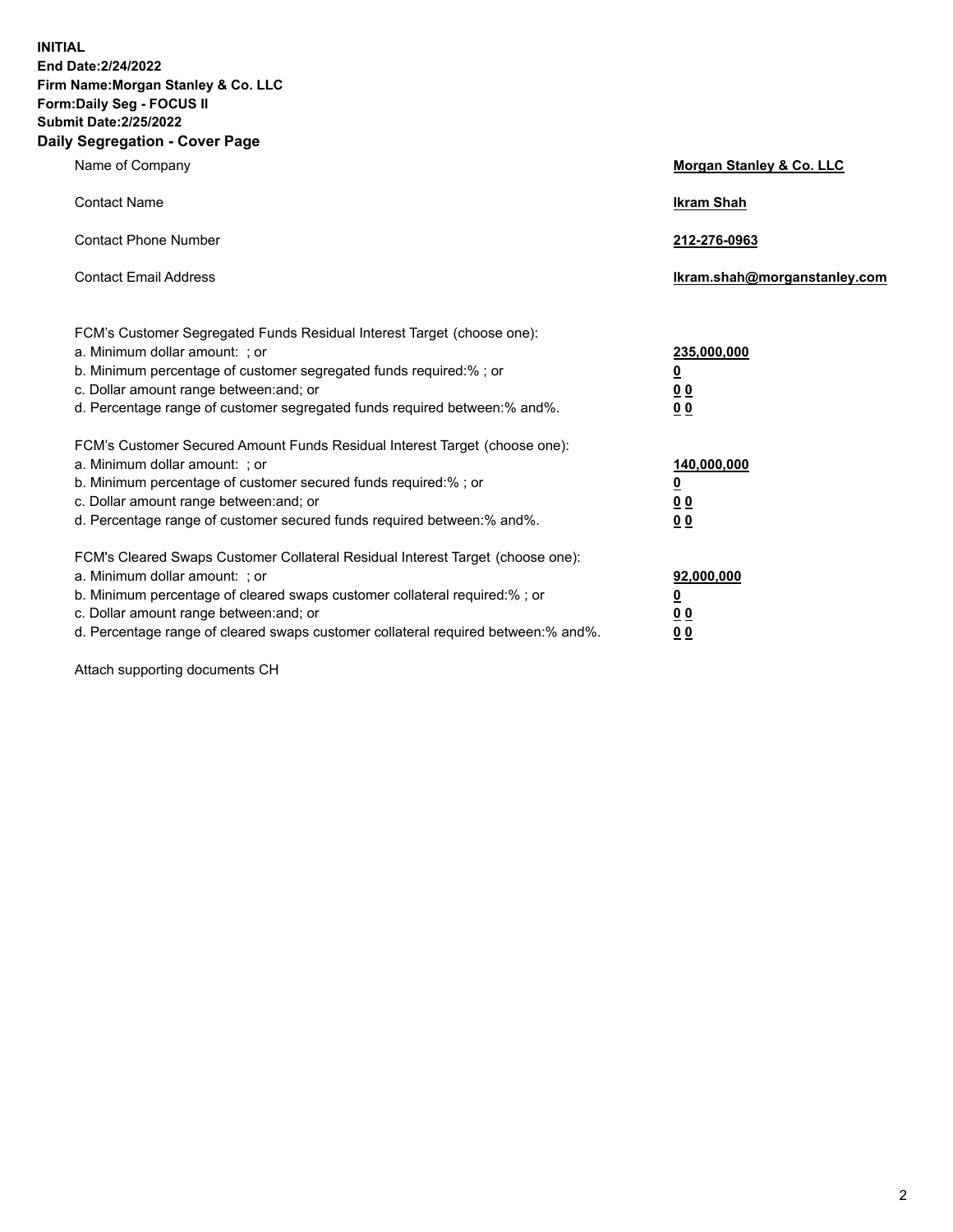## **INITIAL End Date:2/24/2022 Firm Name:Morgan Stanley & Co. LLC Form:Daily Seg - FOCUS II Submit Date:2/25/2022 Daily Segregation - Secured Amounts** Foreign Futures and Foreign Options Secured Amounts

Amount required to be set aside pursuant to law, rule or regulation of a foreign government or a rule of a self-regulatory organization authorized thereunder

- 1. Net ledger balance Foreign Futures and Foreign Option Trading All Customers A. Cash **5,350,940,078** [7315]
	- B. Securities (at market) **2,170,152,664** [7317]
- 2. Net unrealized profit (loss) in open futures contracts traded on a foreign board of trade **880,182,082** [7325]
- 3. Exchange traded options
	- a. Market value of open option contracts purchased on a foreign board of trade **64,272,887** [7335]
	- b. Market value of open contracts granted (sold) on a foreign board of trade **-42,745,333** [7337]
- 4. Net equity (deficit) (add lines 1. 2. and 3.) **8,422,802,378** [7345]
- 5. Account liquidating to a deficit and account with a debit balances gross amount **312,486,063** [7351] Less: amount offset by customer owned securities **-300,955,557** [7352] **11,530,506**
- 6. Amount required to be set aside as the secured amount Net Liquidating Equity Method (add lines 4 and 5)
- 7. Greater of amount required to be set aside pursuant to foreign jurisdiction (above) or line 6.

## FUNDS DEPOSITED IN SEPARATE REGULATION 30.7 ACCOUNTS

- 1. Cash in banks
	- A. Banks located in the United States **434,061,479** [7500]
	- B. Other banks qualified under Regulation 30.7 **276,405,399** [7520] **710,466,878**
- 2. Securities
	- A. In safekeeping with banks located in the United States **869,724,978** [7540]
	- B. In safekeeping with other banks qualified under Regulation 30.7 **99,461,318** [7560] **969,186,296**
- 3. Equities with registered futures commission merchants
	-
	- B. Securities **0** [7590]
	- C. Unrealized gain (loss) on open futures contracts **11,702,104** [7600]
	- D. Value of long option contracts **0** [7610]
	- E. Value of short option contracts **0** [7615] **20,711,989** [7620]
- 4. Amounts held by clearing organizations of foreign boards of trade
	- A. Cash **0** [7640]
	- B. Securities **0** [7650]
	- C. Amount due to (from) clearing organization daily variation **0** [7660]
	- D. Value of long option contracts **0** [7670]
	- E. Value of short option contracts **0** [7675] **0** [7680]
- 5. Amounts held by members of foreign boards of trade
	-
	-
	- C. Unrealized gain (loss) on open futures contracts **868,479,978** [7720]
	- D. Value of long option contracts **64,272,887** [7730]
	-
- 6. Amounts with other depositories designated by a foreign board of trade **0** [7760]
- 7. Segregated funds on hand **0** [7765]
- 8. Total funds in separate section 30.7 accounts **8,648,214,566** [7770]
- 9. Excess (deficiency) Set Aside for Secured Amount (subtract line 7 Secured Statement Page 1 from Line 8)
- 10. Management Target Amount for Excess funds in separate section 30.7 accounts **140,000,000** [7780]
- 11. Excess (deficiency) funds in separate 30.7 accounts over (under) Management Target **73,881,682** [7785]

**0** [7305]

[7354] **8,434,332,884** [7355]

**8,434,332,884** [7360]

[7530]

[7570]

A. Cash **9,009,885** [7580]

 A. Cash **4,856,875,503** [7700] B. Securities **1,200,966,368** [7710] E. Value of short option contracts **-42,745,333** [7735] **6,947,849,403** [7740] **213,881,682** [7380]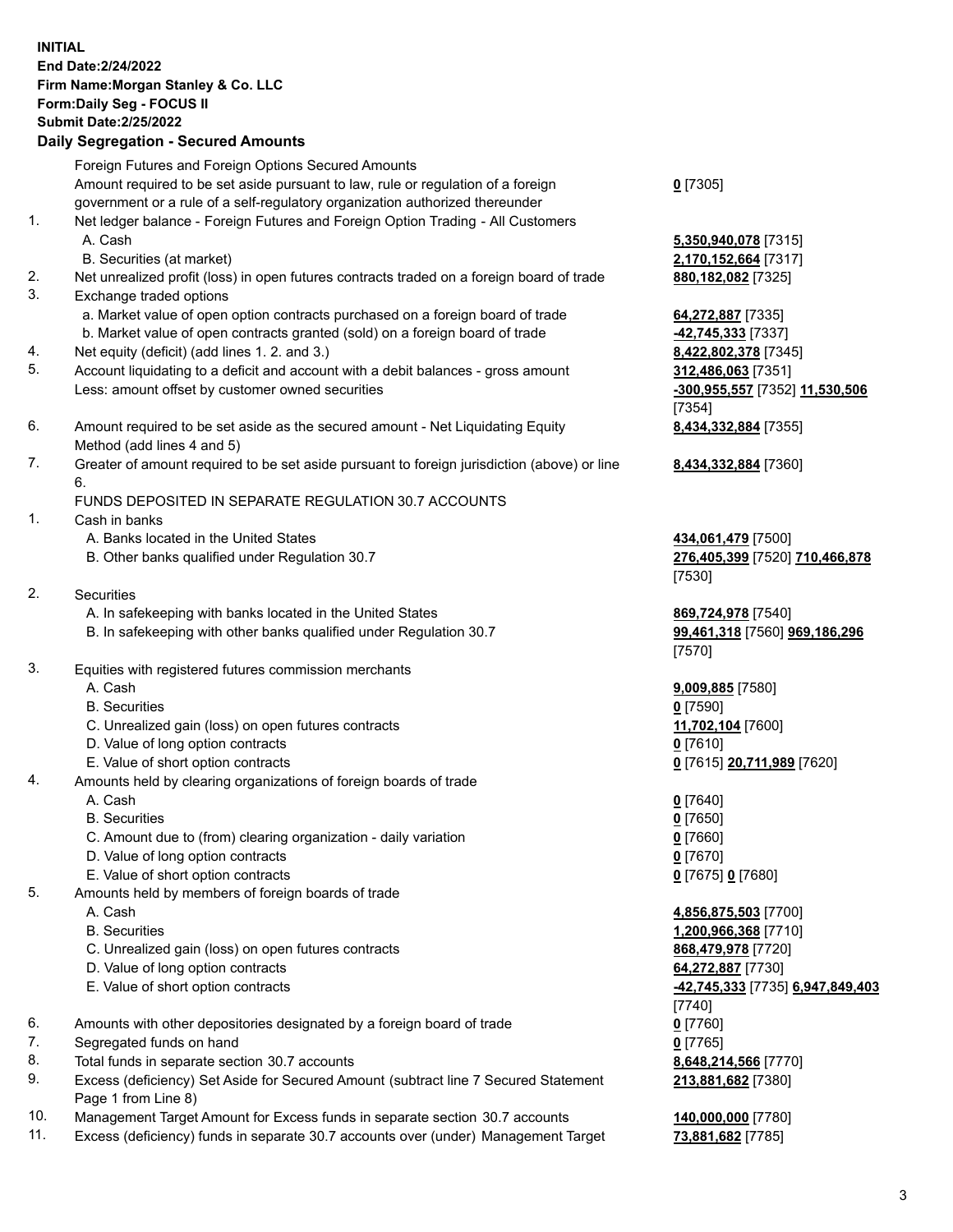**INITIAL End Date:2/24/2022 Firm Name:Morgan Stanley & Co. LLC Form:Daily Seg - FOCUS II Submit Date:2/25/2022 Daily Segregation - Segregation Statement** SEGREGATION REQUIREMENTS(Section 4d(2) of the CEAct) 1. Net ledger balance A. Cash **18,730,383,833** [7010] B. Securities (at market) **7,256,682,319** [7020] 2. Net unrealized profit (loss) in open futures contracts traded on a contract market **-1,626,647,843** [7030] 3. Exchange traded options A. Add market value of open option contracts purchased on a contract market **1,510,325,251** [7032] B. Deduct market value of open option contracts granted (sold) on a contract market **-991,911,176** [7033] 4. Net equity (deficit) (add lines 1, 2 and 3) **24,878,832,384** [7040] 5. Accounts liquidating to a deficit and accounts with debit balances - gross amount **518,335,474** [7045] Less: amount offset by customer securities **-513,326,145** [7047] **5,009,329** [7050] 6. Amount required to be segregated (add lines 4 and 5) **24,883,841,713** [7060] FUNDS IN SEGREGATED ACCOUNTS 7. Deposited in segregated funds bank accounts A. Cash **3,434,836,534** [7070] B. Securities representing investments of customers' funds (at market) **0** [7080] C. Securities held for particular customers or option customers in lieu of cash (at market) **1,081,608,241** [7090] 8. Margins on deposit with derivatives clearing organizations of contract markets A. Cash **14,248,155,637** [7100] B. Securities representing investments of customers' funds (at market) **0** [7110] C. Securities held for particular customers or option customers in lieu of cash (at market) **6,013,274,881** [7120] 9. Net settlement from (to) derivatives clearing organizations of contract markets **-154,193,029** [7130] 10. Exchange traded options A. Value of open long option contracts **1,510,325,251** [7132] B. Value of open short option contracts **-991,911,176** [7133] 11. Net equities with other FCMs A. Net liquidating equity **15,045,596** [7140] B. Securities representing investments of customers' funds (at market) **0** [7160] C. Securities held for particular customers or option customers in lieu of cash (at market) **0** [7170] 12. Segregated funds on hand **161,799,197** [7150] 13. Total amount in segregation (add lines 7 through 12) **25,318,941,132** [7180] 14. Excess (deficiency) funds in segregation (subtract line 6 from line 13) **435,099,419** [7190] 15. Management Target Amount for Excess funds in segregation **235,000,000** [7194]

16. Excess (deficiency) funds in segregation over (under) Management Target Amount Excess

**200,099,419** [7198]